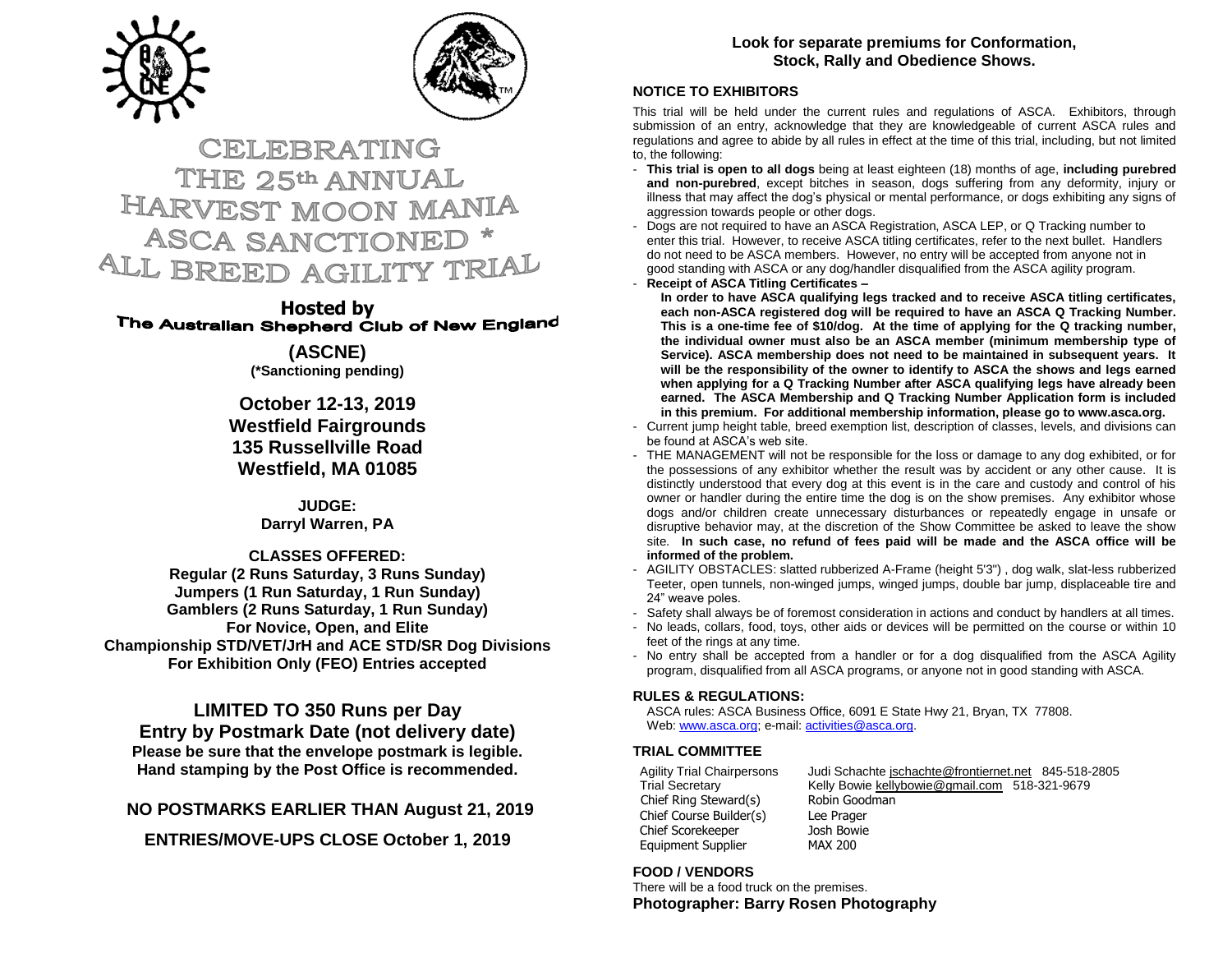### **ENTRY FORM / ENTRIES / CONFIRMATIONS:**

**Entries will be accepted in the order they are sent, not received. For entries sent via** Postal Service, the valid reference date is the postmark. Entries with an early postmark will be processed after Day 5 receipts. Unreadable postmarks will be assumed to be the day previous to receipt.

### - Entries may be accepted after the closing date if the trial does not fill. There will be a \$5 fee per dog for late entries

### - No toys in the ring will be allowed in this trial

- ASCA Registration/ Q Tracking No If your dog is an ASCA registered Australian Shepherd (either full registration or LEP) or has an ASCA Q Tracking Number, write your dog's ASCA registration/LEP number/ Q Tracking Number in this space. If this field is left blank, the ASCA Business Office will assume this dog is not registered with ASCA and will not automatically track qualifying legs. However, these dogs will still be placed and will receive any placement awards offered. You may submit the Q Tracking Form with your entry – HOWEVER, please make this fee payable to ASCA.
- A dog must compete in the height division in which they have been entered. Exception: when a dog is required by the judge to move to a higher height. These dogs will be placed last in the running order of the new jump height. A few smaller breeds are on the Jump Height Exemption List. Refer to the current ASCA rulebook for this breed list.
- Canadian Exhibitors: All fees MUST be submitted in US Funds via International Postal Money Order.
- Returned checks do not constitute a valid entry fee. Returned checks will incur a \$25 service charge.
- Telephone calls returned/initiated with questions on any entries will be made collect.
- Please include an email address on your entry form(s) to receive confirmation of preentries.
- Need HELP to fill out your entry? Feel free to ask the Trial Chair or Trial Secretary.
- **FOR EXHIBITION ONLY (FEO)** entries will be accepted. Minimum age is 15 months. Any dog younger than 18 months must jump at least 4" lower than regular height. No placements. Non-titling.

#### **SHOW SITE:**

- This event will be held outdoors, on grass.
- A warm-up area including a single practice jump, and a set of weave poles will be provided for exhibitors.
- ALL dogs must be held on leash or crated except when competing or in the warm-up area.
- Enthusiasts of agility have earned a reputation for being among the most considerate and tidy. We thank everyone in advance for upholding the respectful tradition of leaving the trial site and related lodging sites cleaner than we found them.
- Please have your dog's rabies certificate available.

#### **REFUNDS / WITHDRAWALS:**

- There will be no refund/credit for entries withdrawn after the closing date, except for a dog's injury and/or illness or for bitches that come into season after the closing date. These entries will be eligible for a refund for the amount of the total entry fee paid less \$20.00. A signed letter from your veterinarian must be included with your written request. Requests must be received by the trial secretary prior to the start of the trial.
- There will be no refunds if the trial cannot open or be completed by reason of riots, civil disturbances, fire, an act of God, public emergency, act of a public enemy, strike, or any other cause beyond the control of the Event Committee.
- There will be no refund in the event dog/handler is dismissed from the competition, regardless of reason.

### **RULE CHANGE HIGHLIGHTS**

• **NEW! Toys in the Ring:** At the discretion of the host club and limited to one-ring trials, toys may be brought into the arena for training purposes. These toys may not involve food or treats of any kind, may not make noise, or may not leave parts behind. All handlers declaring toys will mark the gate sheet with a "T" at the run check-in and will run at the end of the class in order by jump height. Upon entering the ring, handlers must declare to the

judge that they have a toy. They will be immediately eliminated whether or not the toy is used and will have the specified time for training in the ring. If handlers bring a toy in the ring without declaring it, they will be asked to leave immediately

### • **Transferring Points between the Championship and ACE Programs**

- $\circ$  Points from the ACE program may not be transferred to the Championship program.
- Points from any division in the Championship program may be transferred to the Standard division in the ACE program, provided they have not already been used to obtain an RS-E, RV-E, RJ-E, JS-E, JV- E, JJ-E, GS-E, GV-E, GJ-E or an ATCH title.

### **TENTATIVE SCHEDULE AND RING ASSIGNMENT**

- Saturday EJ1, OJ1, NJ1, EG1, OG1, NG1, EG2, OG2, NG2, ER1/ER2, OR1/OR2, NR1/NR2. Run order low to high.
- Sunday ER3, OR3, NR3, EG3, OG3, NG3, ER4/ER5, OR4/OR5, NR4/NR5, EJ2, OJ2, NJ2. Run order high to low.

E=Elite, O=Open, N=Novice, PN=Pre-Novice, J=Jumpers, R=Regular, G=Gamblers

- The running order of classes is subject to change at the discretion of the judges and/or the host club. The final order will b**e included in the confirmation packet.**

### **REGISTRATION / MEASURING/General Briefing/ Walk Thrus for first class**

- Registration: Saturday 7:00am 7:30am, Sunday 7:00am 7:15am
- Day of entries (if trial not full) must be taken during registration prior to general briefing. There will be an additional charge of \$5 per dog entered for day of entries.
- General briefing Saturday and Sunday at 7:45, first dog on the line no later than 8 am
- **Dogs with a wither height < 20" will need to show proof of measurement or be measured at registration, unless the dog is jumping in the highest jump height offered in the specific program.** Copies of ASCA, NADAC or AKC height cards may either be mailed in or presented at registration.

#### **MOVE-UPS**

- Dogs receiving titles after the closing date may be upgraded by providing written notice to the Show Secretary, prior to the move up cutoff date listed on the front of this premium. Letters and e-mails containing the owner's full name, the dog's call name and ASCA number, entered class, and from and to level are acceptable.
- Move-ups from Saturday to Sunday will be permitted. Trial Secretary must be notified no later than 15 minutes after the last classes Saturday have finished.

#### **PRIZES / AWARDS**

- Green Qualifying Rosettes will be awarded to all dogs achieving a qualifying score.
- Placement Ribbons will be awarded to all dogs placing  $1<sup>st</sup>$  through  $4<sup>th</sup>$  in each class and jump height.
- Championship 20+ and 24 jump heights will be scored and placed together as one class.

### - Ribbons/prizes must be picked up during the weekend. Ribbons WILL NOT be mailed **JUMP HEIGHTS** –

| Dog's height<br>at withers | $11"$ &<br>under                                    | 14" &<br>under | 18" &<br>Under | 20" &<br>Under | Over $20$ "          | Over $20$ "<br><b>Optional</b> |  |  |
|----------------------------|-----------------------------------------------------|----------------|----------------|----------------|----------------------|--------------------------------|--|--|
| <b>CH</b> Standard         | 8"                                                  | 12"            | 16"            | 20"            | $20+$ (jumps $20$ ") | 24"                            |  |  |
| <b>CH</b> Vet              | $\overline{4}$                                      | 8              | 12             | 16             | $16+$ (jumps $16"$ ) |                                |  |  |
| CH JrH                     | may jump at the CH standard jump height or 4" lower |                |                |                |                      |                                |  |  |
| <b>ACE Standard</b>        | 4"                                                  | 8"             | 12"            | 16"            | $16+$ (jumps $16"$ ) |                                |  |  |
| <b>ACE Senior</b>          | 4"                                                  | 4"             | 8"             | 12"            | $12+$ (jumps $12"$ ) |                                |  |  |

- A dog may be entered in a class at a jump height higher than they are eligible provided the dog is not entered in the Veteran Dog Division classes.

- No dog shall ever jump lower than 4" in the Junior Handler or Veteran Dog Division.
- Refer to the current ASCA rulebook for the current Breed Jump Height Exemption List.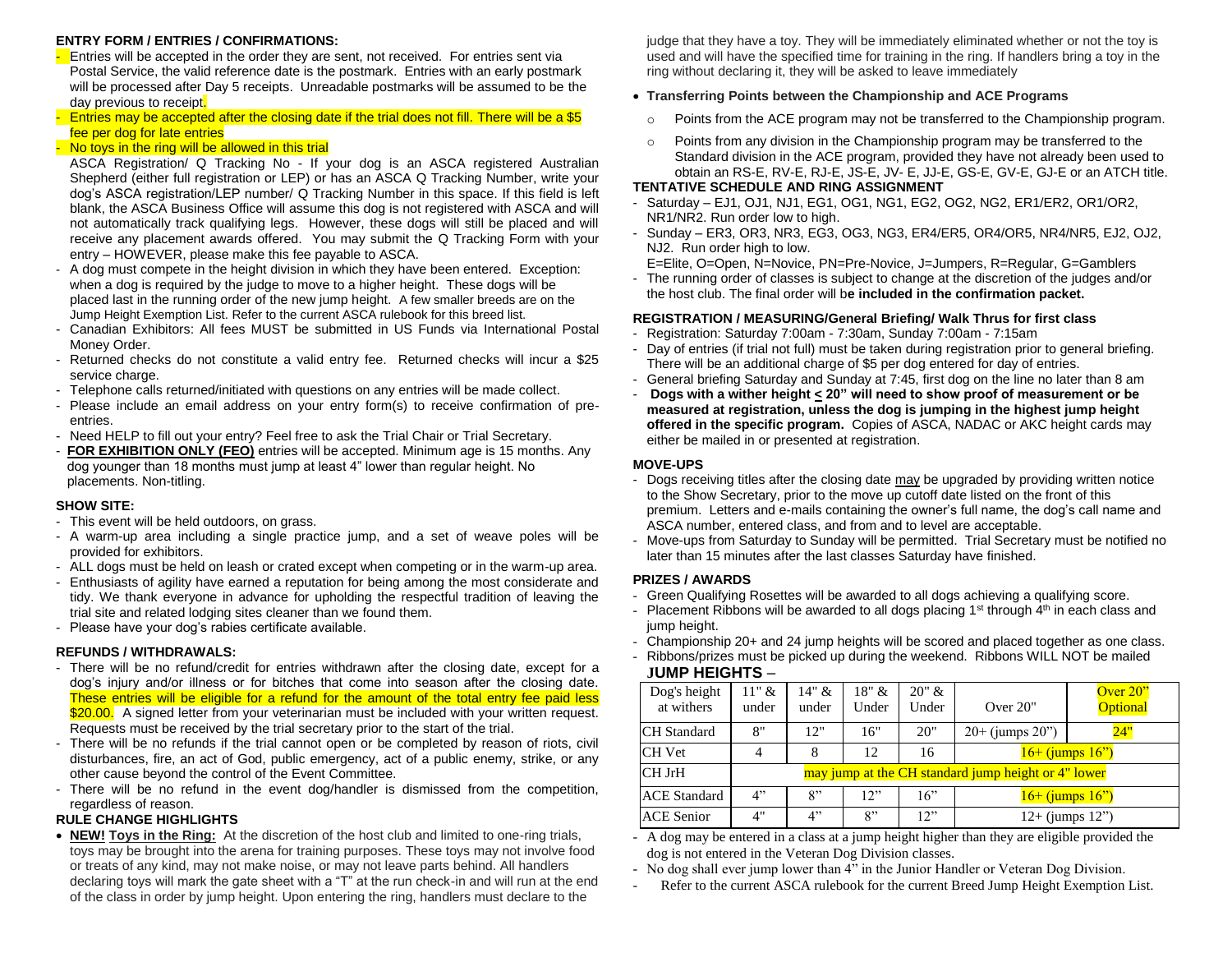# **BYO POT LUCK DINNER**

# **Saturday Night at 6:00 pm**

Everyone participating at Harvest Moon Mania is invited to join in an evening feast in the white covered building. Bring whatever you'd like to contribute and bring your preference of drinks for yourself. Main dishes, side dishes, salads and desserts will all be readily devoured. Plates and utensils will be provided.

# **ASCA Communicable Disease Policy (effective May 2018)**

A. No dog shall be eligible to compete at any show, no dog shall be brought into the grounds or premises of any dog show, and any dog which may have been brought into the grounds or premises of a dog show shall immediately be removed, if it;

- 1. shows clinical symptoms of canine influenza, distemper, infectious hepatitis, parvovirus, leptospirosis, kennel cough or other communicable disease, or
- 2. has been confirmed by a veterinarian to have a communicable disease within thirty days prior to the opening of the show, or
- 3. has been kenneled within thirty days prior to the opening of the show in a household in which there were veterinarian-confirmed cases of canine influenza, distemper, infectious kennel cough or other communicable disease.

B. The ASCA Board of Directors reserves the right to call a quarantine if the situation warrants. The length and details of such quarantine will vary depending on the specific disease and the gravity of the situation.

C. Protocol for Communicable Disease Notification:

- 1. In the event that a host Affiliate is made aware of a dog exhibiting symptoms of a communicable disease, the hosting Affiliate will in turn investigate, following the steps outlined in the Conflict Resolution Protocol, observe the dog, and, if warranted, remove the dog. Dogs that within thirty days prior to the show have traveled or have been kenneled with a dog exhibiting symptoms may also be removed. In the case of removal of a dog(s), the Affiliate shall immediately report it to the ASCA Board via the Executive Secretary by emailing the Affiliate Health and Safety Report. The Affiliate Club shall provide a copy of the report to the owner of the dog(s).
- 2. Owners who believe that their dogs have contracted a communicable disease while at an ASCA event or have attended an ASCA event within the incubation period of a communicable disease should report the illness to the ASCA Board of Directors by contacting the Executive Secretary and submitting the Owner's Health and Safety Report form. All reports will be kept confidential.
- Reports received by the Board will be investigated by an assigned Director, per normal Board procedure, to assess the extent of the communicable disease risk. The assigned Director will investigate and will report findings and a recommendation to the Board within three working days.
- 4. In instances of reported cases of communicable disease during or following the ASCA National Specialty, ASCA will send out a notice to the membership through its official means of communication, notifying members of the report of the disease and providing educational information concerning the disease in question. Affiliate clubs scheduling events within thirty days of the ASCA National Specialty should be aware of possible financial losses if a quarantine is necessary.

It's the 25th Harvest Moon Mania Show!!! Special raffle for preentries in all venues

### **Directions:**

**Points South (CT area):** Take 91 North to Mass Pike (Rt. 90); take Mass Pike West to Exit 3. Bear right after exit. Within 200 ft. take right onto Arch Road. Go 1.6 mi. to Southern States Warehouse; take left onto Cabot Rd.; follow to end (.6 mi.); take right onto Russellville Rd.; go .4 mi. to Fairgrounds on right. (Total 2.6 mi. from Mass Pike Exit 3)

**Points North (VT area):** Take 91 South to Mass Pike (Rt. 90); take Mass Pike West to Exit 3. Follow remainder of directions above.

**Local Area:** Rt. 20 to Westfield to Rt.10/202 North to north side of Westfield. At the top of Clay Hill (just before Mass Pike entrance), take left onto Arch Road. Go 1.6 mi. to Southern States Warehouse. Follow remainder of directions above.

**Junction 10/202 North of Westfield:** (Purple Onion) Go straight on Rt. 202, take a right at Rt. 10 South and follow North Road west for 1.7 mi. to a 4-way stop(cemetery on left). Take left and go 1.3 mi. to Fairgrounds on left.

# **Emergency Veterinarian**

VCA Montgomery Road Animal Hospital 207 Montgomery Road, Westfield**,** MA 01085 Phone: 413-568-1745 Fax: 413-562-4938

### **Harvest Moon Show Committee**

 Overall Event Chair – Anne Hubbard Agility Chair – Judi Schachte Conformation Chair – Jenna Vermette MVA Chair - Kathy Fretz Obedience & Rally Chair – Barbara Barreiro Stock Course Director - Anne Hubbard **Accommodations**

**Red Roof Inn -** 1254 Riverdale St., W. Springfield, MA 01089 (413)731-1010 No pet fee.

**Quality Inn** – 2 Southampton Rd. Westfield, MA 01085, (413) 568-2821 Special rate reservations need to be made prior to September 12<sup>th</sup> using acc.# ASCNE Group Rate: King = \$89, 2 Queen =99\$ Newly renovated. No pet fee.

**Some motel courtesies to observe:** Cover the motel's bedding with a sheet, whether or not you think your dog will get on the bed. If you crate your dog, please bring a towel to put under the crate to keep marks off the rug. Bring a towel to put under your dog's food dish. Make every effort to have your dog free of fleas BEFORE arriving. Don't leave your dogs unattended. If you must leave, take them with you.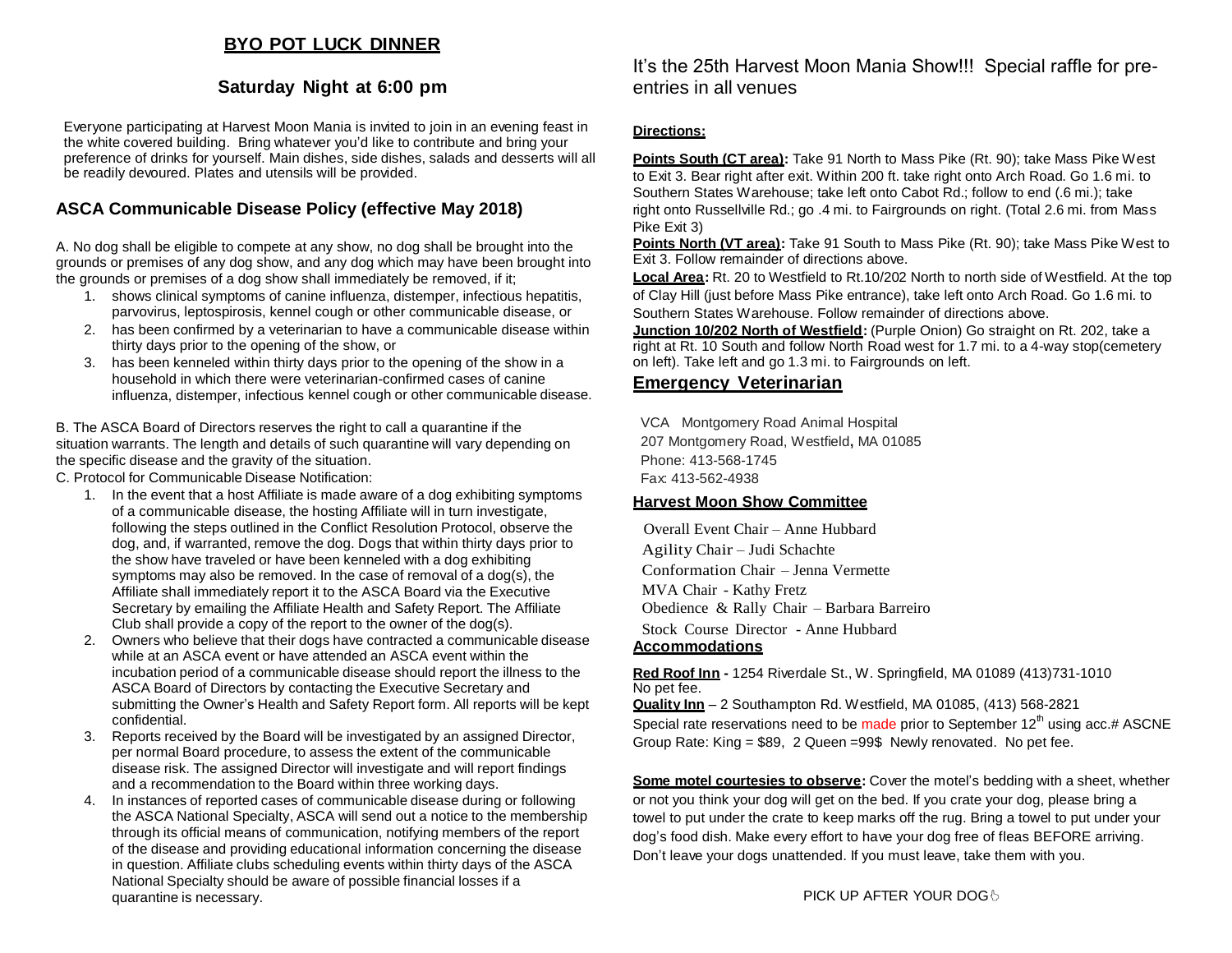# **Most Versatile Aussie** - **Pre-entry is required**

*Entries must be received by October 1st to enter MVA.*

Please follow these steps:

Fill out a Conformation Entry (go to ASCA.org) and complete the entire form on this page. This form will be used to track your scores correctly. Send the two forms, with an entry fee of \$35 made out to ASCNE to:

# **Kathy Fretz,** 37 Maxham Rd

Woodstock, VT 0509[1 sunpiperaussies@gmail.com](mailto:sunpiperaussies@gmail.com)

Send the stock, obedience, rally and/or agility forms to the appropriate entry person for that event. Please do not include those forms with this mailing.

| Owner: ______________               |  |
|-------------------------------------|--|
|                                     |  |
|                                     |  |
|                                     |  |
| Email: ____________________________ |  |
| Dog's Registered Name:              |  |
|                                     |  |

Dog's Call Name:

ASCA Registration #:\_\_\_\_\_\_\_\_\_\_\_\_\_\_\_\_\_\_\_\_\_\_\_\_\_\_\_\_\_\_\_\_\_\_\_\_

Ribbons & Awards First Place - Prize & Rosette 2<sup>nd</sup> - 4<sup>th</sup> Place - Placement Rosette Participant Ribbons

MVA Entry Form

Check Here if Junior:

MVA Conformation Evaluation (non-Regular): Automatic Entry (held on Friday evening, time TBD )

| <b>Obedience</b><br><u>circle A or B</u> | Friday AM           | Friday PM           | Rally - circle<br>A or B or C    | Saturday PM |
|------------------------------------------|---------------------|---------------------|----------------------------------|-------------|
| Novice A or B                            |                     |                     | Novice (Jr. only)<br>A or B or C |             |
| Open A or B                              |                     |                     | Advanced<br><u>A or B or C</u>   |             |
| ODX A or B                               |                     |                     | Excellent<br>A or B or C         |             |
| Utility A or B                           |                     |                     | <b>Masters</b><br>A or B or C    |             |
| <b>Stock</b>                             | Saturday            |                     |                                  |             |
|                                          | Started             | Open                | Advanced                         |             |
| <b>Ducks</b>                             |                     |                     |                                  |             |
| Sheep                                    |                     |                     |                                  |             |
| Cattle                                   |                     |                     |                                  |             |
| <b>Agility</b>                           | Sunday<br>Regular 3 | Sunday<br>Regular 4 | Jump Height                      |             |
| Novice A or B                            |                     |                     |                                  |             |
| Open                                     |                     |                     |                                  |             |
| Elite                                    |                     |                     |                                  |             |
|                                          |                     |                     |                                  |             |

Most Versatile Aussie competition. Only scores in MVA Conformation Evaluation and Obedience on Friday, and Stock and Rally on Saturday, and Agility Regular (3 & 4) on Sunday will count toward your MVA score. Novice Rally will count for MV Junior only. HMM MVA will follow ASCA MVA scoring and requirements, with noted exceptions. Details can be found at

<http://www.asca.org/Portals/0/032403MVA.pdf> [.](http://www.asca.org/Portals/0/032403MVA.pdf)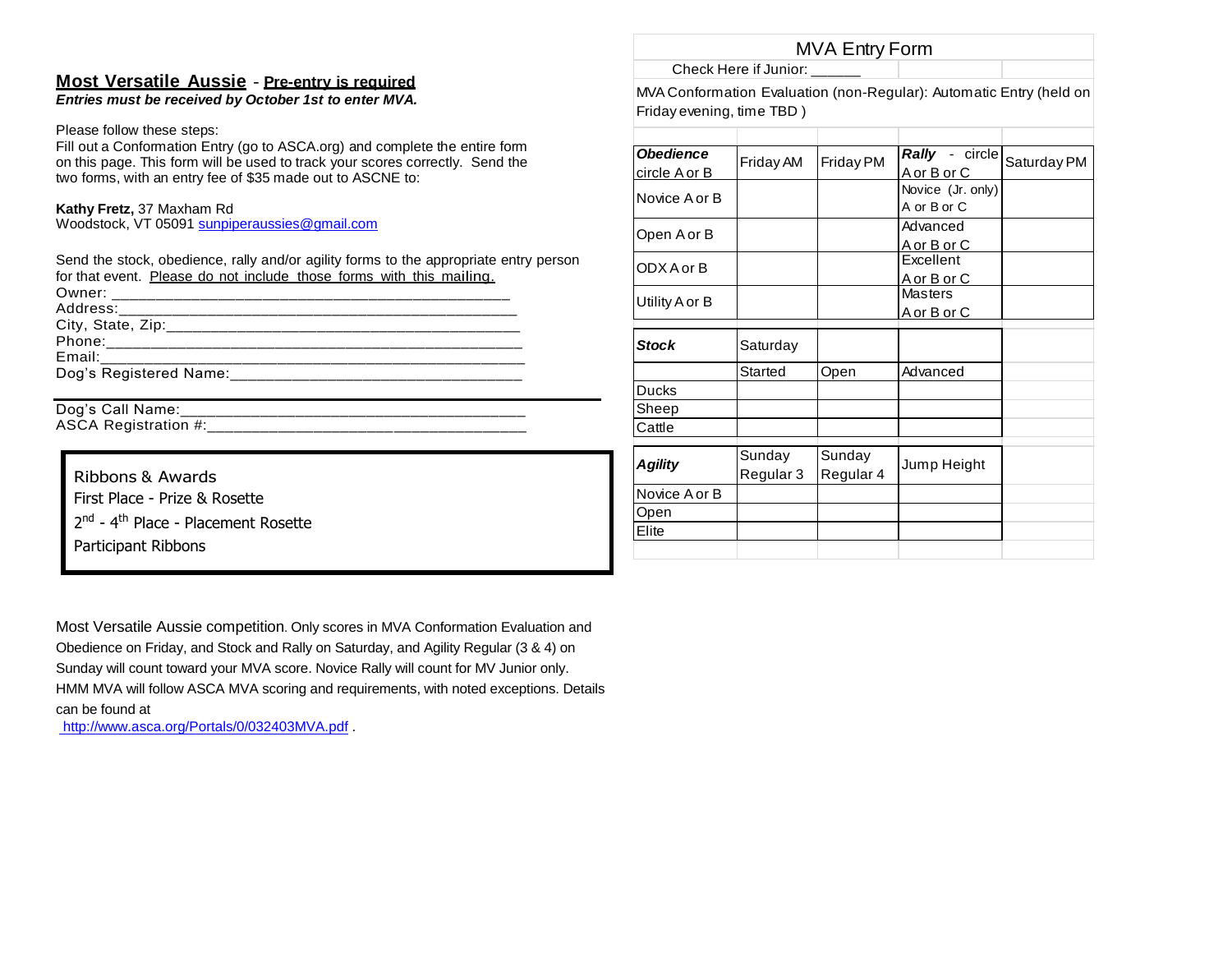

# **ASCA MEMBERSHIP AND Q TRACKING NUMBER APPLICATION FORM**

**For non-ASCA registered dogs** – In order to have ASCA qualifying legs tracked and to receive ASCA titling certificates, each non-ASCA registered dog will be required to have an ASCA Q Tracking Number. This is a one-time fee of \$10/dog. At the time of applying for the Q tracking number, the individual owner must also be an ASCA member (minimum membership type of Service is required). ASCA membership does not need to be maintained in subsequent years. As part of the application for a Q Tracking Number, It is the responsibility of the owner to identify to ASCA the show(s) and qualifying leg(s) that have been earned to date.

Please type or print clearly. Incomplete or illegible forms will be returned.

| <b>Membership Application:</b>                                                                                      |                                                                                             |
|---------------------------------------------------------------------------------------------------------------------|---------------------------------------------------------------------------------------------|
|                                                                                                                     |                                                                                             |
|                                                                                                                     |                                                                                             |
|                                                                                                                     |                                                                                             |
|                                                                                                                     |                                                                                             |
|                                                                                                                     | Phone Number: _______________________________E-mail:_____________________________           |
| Service Membership Fee: \$10.00 per person<br>(If you are interested in other membership types, go to www.asca.org) |                                                                                             |
| Regulations governing the ASCA Registry and all other ASCA programs.                                                | I (We) agree to abide by the ASCA Articles of Incorporation, Bylaws, and all ASCA Rules and |
|                                                                                                                     |                                                                                             |
|                                                                                                                     |                                                                                             |
|                                                                                                                     | Dog Information: Lifetime fee for Q tracking number: \$10.00 per dog for ASCA Member.       |
|                                                                                                                     |                                                                                             |
|                                                                                                                     |                                                                                             |
|                                                                                                                     |                                                                                             |
|                                                                                                                     |                                                                                             |
|                                                                                                                     |                                                                                             |
|                                                                                                                     |                                                                                             |

#### **Mail completed form with check or money order to: ASCA Business Office Phone 6091 E State Highway 21, Bryan, TX 77808**

### **Volunteer Sign-Up (…We Really Need Your Support)**

As at every event, no club can pull off a trial without the help and support of our exhibitors to keep the agility trial running smoothly and efficiently. **We will not be able to do this without your involvement.** Working in and around the ring is a great way to increase your knowledge and understanding of the sport. If you have a guest or significant other who would be willing to work at the trial, we'd be thrilled!

We appreciate your help and will do what we can for your comfort, including the volunteers' refreshment area for trial workers and by giving you a lunch voucher.

Thank you for volunteering and making this a better show for everyone. We couldn't do it without you! This year we plan on having a volunteer sign-up board available each day of the trial.

| <b>RV/CAMPING RESERVATION:</b>                                                                          |      |              |
|---------------------------------------------------------------------------------------------------------|------|--------------|
| Make checks payable to ASCNE and mail to:<br>Deb Keach-Tomes,<br>122 Broad St<br>Pascoag, RI 02859-2612 |      |              |
|                                                                                                         |      |              |
| Nights: THURSDAY FRIDAY SATURDAY                                                                        |      | SUNDAY       |
|                                                                                                         |      |              |
| RV Type: Motor Home Travel Trailer                                                                      | Tent |              |
| License Plate # 2009 and 2009 and 2009 and 2009 and 2009 and 2009 and 2009 and 2009 and 2009 and 200    |      | <b>STATE</b> |
| Length: $\sqrt{2\pi}$                                                                                   |      |              |
| <b>DUMP STATION NOW AVAILABLE!</b>                                                                      |      |              |
|                                                                                                         |      |              |